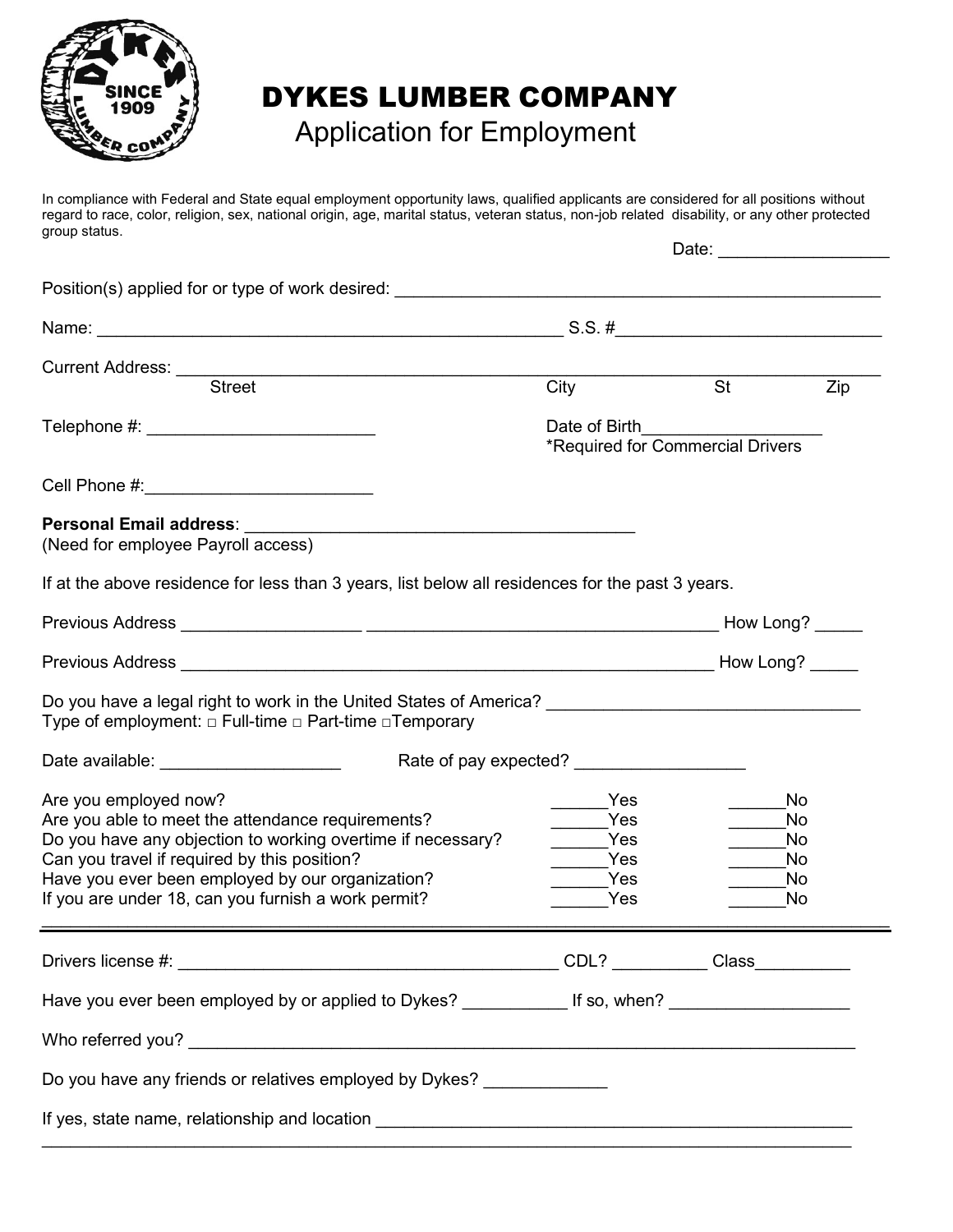| For Commercial Driver Applicants: Per FMCSR 391.21(d) Before an application is submitted, the motor carrier shall inform the applicant that the            |
|------------------------------------------------------------------------------------------------------------------------------------------------------------|
| information he/she provides for the employment history may be used, and the applicant's prior employers may be contacted, for the purpose of               |
| investigating the applicant's safety performance history information. The prospective employer must also notify the driver in writing of his/her due       |
| process rights as specified in §391.23(i) regarding information received as a result of these investigations. You the applicant have the following rights: |
| (i) The right to review information provided by previous employers; (ii) the right to have errors in the information corrected by the previous employer    |
| and for that previous employer to re-send the corrected information to the prospective employer; (iii) The right to have a rebuttal statement attached to  |
| the alleged erroneous information, if the previous employer and the driver cannot agree on the accuracy of the information.                                |

| <b>Driver Applicant</b> | <b>Driver Applicant</b> |      |
|-------------------------|-------------------------|------|
| <b>Printed Name</b>     | ⊰ionat⊔re.              | ⊃ate |
|                         |                         |      |

Applicants for positions that require the driving of commercial motor vehicles must provide **an additional 7 years' information on those employers for whom the applicant operated such vehicles, or up to** 10 years employment history. **ALL INFORMATION MUST BE COMPLETED BEFORE AN APPLICATION CAN BE CONSIDERED.** 

| <b>Employer</b>                                                                                                          |    |                    |                                                            |    |
|--------------------------------------------------------------------------------------------------------------------------|----|--------------------|------------------------------------------------------------|----|
| Name                                                                                                                     |    |                    | From                                                       | To |
| Address                                                                                                                  |    |                    | Position Held                                              |    |
| City                                                                                                                     | St | Zip                | Salary/Wage                                                |    |
| <b>Contact Person</b><br>Phone                                                                                           |    | Reason for Leaving |                                                            |    |
| WERE YOU SUBJECT TO THE FMCSRs† WHILE EMPLOYED? $\Box$ YES $\Box$ NO                                                     |    |                    | MAY WE CONTACT YOUR CURRENT EMPLOYER? $\Box$ YES $\Box$ NO |    |
| WAS YOUR JOB DESIGNATED AS A SAFETY-SENSITIVE FUNCTION IN ANY DOT-REGULATED MODE SUBJECT TO THE DRUG AND ALCOHOL TESTING |    |                    |                                                            |    |
| REQUIREMENTS OF 49 CFR PART 40? $\Box$ YES $\Box$ NO                                                                     |    |                    |                                                            |    |

| <b>Employer</b>                                                                                                          |    |                    | <b>Date</b>                                                |    |
|--------------------------------------------------------------------------------------------------------------------------|----|--------------------|------------------------------------------------------------|----|
| Name                                                                                                                     |    |                    | From                                                       | To |
| Address                                                                                                                  |    |                    | <b>Position Held</b>                                       |    |
| City                                                                                                                     | St | Zip                | Salary/Wage                                                |    |
| <b>Contact Person</b><br>Phone                                                                                           |    | Reason for Leaving |                                                            |    |
| WERE YOU SUBJECT TO THE FMCSRs† WHILE EMPLOYED? $\Box$ YES $\Box$ NO                                                     |    |                    | MAY WE CONTACT YOUR CURRENT EMPLOYER? $\Box$ YES $\Box$ NO |    |
| WAS YOUR JOB DESIGNATED AS A SAFETY-SENSITIVE FUNCTION IN ANY DOT-REGULATED MODE SUBJECT TO THE DRUG AND ALCOHOL TESTING |    |                    |                                                            |    |
| REQUIREMENTS OF 49 CFR PART 40? $\Box$ YES $\Box$ NO                                                                     |    |                    |                                                            |    |

| <b>Employer</b>                                                                                                          |           |               | <b>Date</b>        |    |
|--------------------------------------------------------------------------------------------------------------------------|-----------|---------------|--------------------|----|
| Name                                                                                                                     |           |               | From               | To |
| Address                                                                                                                  |           | Position Held |                    |    |
| City                                                                                                                     | <b>St</b> | Zip           | Salary/Wage        |    |
| <b>Contact Person</b>                                                                                                    | Phone     |               | Reason for Leaving |    |
| WERE YOU SUBJECT TO THE FMCSRs† WHILE EMPLOYED? LYES a NO<br>MAY WE CONTACT YOUR CURRENT EMPLOYER? $\Box$ YES $\Box$ NO  |           |               |                    |    |
| WAS YOUR JOB DESIGNATED AS A SAFETY-SENSITIVE FUNCTION IN ANY DOT-REGULATED MODE SUBJECT TO THE DRUG AND ALCOHOL TESTING |           |               |                    |    |

REQUIREMENTS OF 49 CFR PART 40? □ YES □ NO

| <b>Employer</b>                                                                                                          |       |     | <b>Date</b>                                                |    |
|--------------------------------------------------------------------------------------------------------------------------|-------|-----|------------------------------------------------------------|----|
| Name                                                                                                                     |       |     | From                                                       | To |
| Address                                                                                                                  |       |     | <b>Position Held</b>                                       |    |
| City                                                                                                                     | St    | Zip | Salary/Wage                                                |    |
| <b>Contact Person</b>                                                                                                    | Phone |     | Reason for Leaving                                         |    |
| WERE YOU SUBJECT TO THE FMCSRs† WHILE EMPLOYED? LYES LINO                                                                |       |     | MAY WE CONTACT YOUR CURRENT EMPLOYER? $\Box$ YES $\Box$ NO |    |
| WAS YOUR JOB DESIGNATED AS A SAFETY-SENSITIVE FUNCTION IN ANY DOT-REGULATED MODE SUBJECT TO THE DRUG AND ALCOHOL TESTING |       |     |                                                            |    |
| REQUIREMENTS OF 49 CFR PART 40?<br>$\Box$ YES $\Box$ NO                                                                  |       |     |                                                            |    |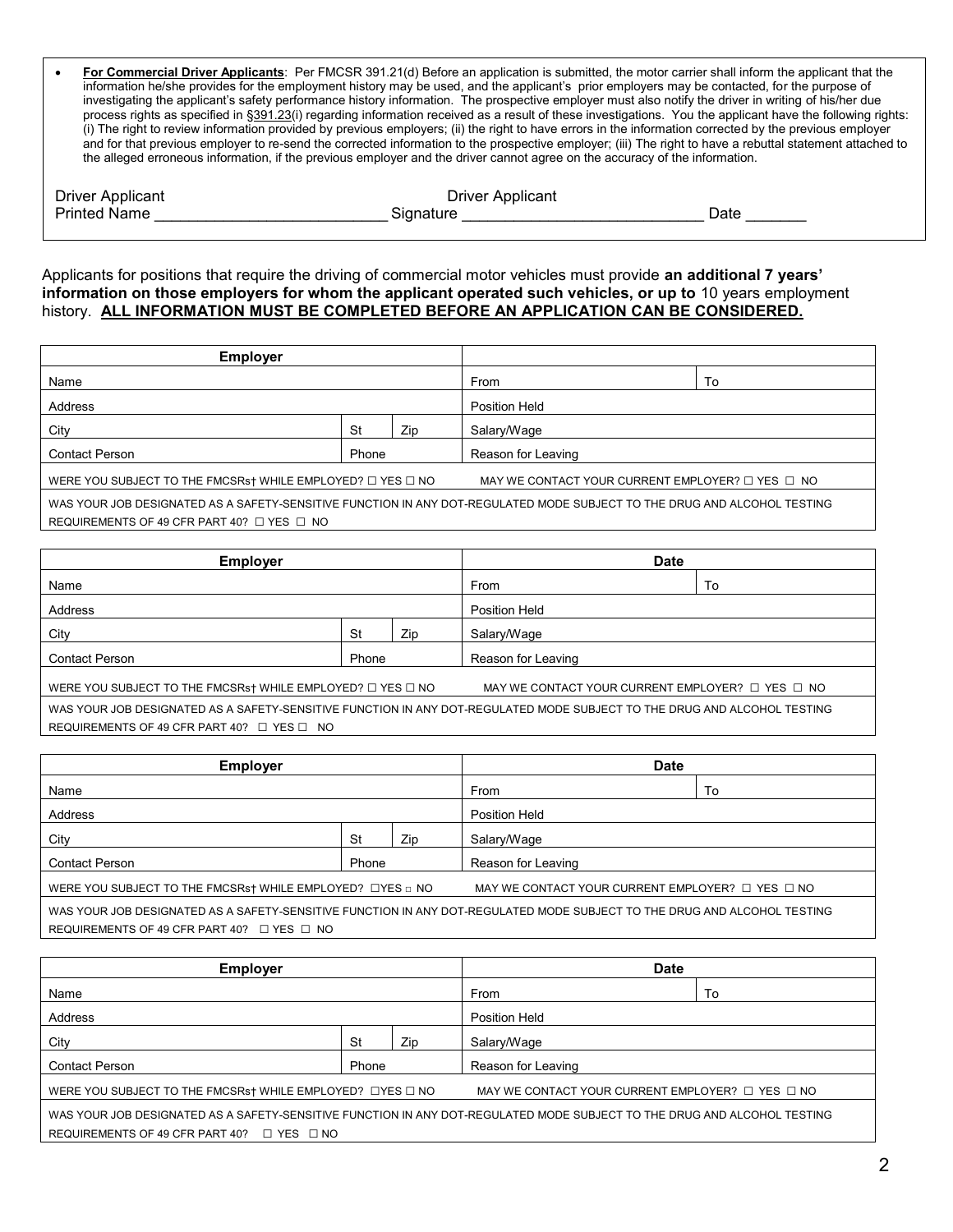| <b>Employer</b>                                                                                                          |       |                      |                                                            |    |
|--------------------------------------------------------------------------------------------------------------------------|-------|----------------------|------------------------------------------------------------|----|
| Name                                                                                                                     |       |                      | From                                                       | To |
| Address                                                                                                                  |       | <b>Position Held</b> |                                                            |    |
| City                                                                                                                     | St    | Zip                  | Salary/Wage                                                |    |
| <b>Contact Person</b>                                                                                                    | Phone |                      | Reason for Leaving                                         |    |
| WERE YOU SUBJECT TO THE FMCSRs† WHILE EMPLOYED? $\Box$ YES $\Box$ NO                                                     |       |                      | MAY WE CONTACT YOUR CURRENT EMPLOYER? $\Box$ YES $\Box$ NO |    |
| WAS YOUR JOB DESIGNATED AS A SAFETY-SENSITIVE FUNCTION IN ANY DOT-REGULATED MODE SUBJECT TO THE DRUG AND ALCOHOL TESTING |       |                      |                                                            |    |
| REQUIREMENTS OF 49 CFR PART 40? $\Box$ YES $\Box$ NO                                                                     |       |                      |                                                            |    |

| <b>Employer</b>                                                                                                          |       |               | <b>Date</b>                                                |    |
|--------------------------------------------------------------------------------------------------------------------------|-------|---------------|------------------------------------------------------------|----|
| Name                                                                                                                     |       |               | From                                                       | Т٥ |
| Address                                                                                                                  |       | Position Held |                                                            |    |
| City                                                                                                                     | St    | Zip           | Salary/Wage                                                |    |
| <b>Contact Person</b>                                                                                                    | Phone |               | Reason for Leaving                                         |    |
| WERE YOU SUBJECT TO THE FMCSRs† WHILE EMPLOYED? $\Box$ YES $\Box$ NO                                                     |       |               | MAY WE CONTACT YOUR CURRENT EMPLOYER? $\Box$ YES $\Box$ NO |    |
| WAS YOUR JOB DESIGNATED AS A SAFETY-SENSITIVE FUNCTION IN ANY DOT-REGULATED MODE SUBJECT TO THE DRUG AND ALCOHOL TESTING |       |               |                                                            |    |
| REQUIREMENTS OF 49 CFR PART 40? $\Box$ YES $\Box$ NO                                                                     |       |               |                                                            |    |

| <b>Employer</b>                                                                                                          |       |     | Date                                                       |    |
|--------------------------------------------------------------------------------------------------------------------------|-------|-----|------------------------------------------------------------|----|
| Name                                                                                                                     |       |     | From                                                       | To |
| Address                                                                                                                  |       |     | <b>Position Held</b>                                       |    |
| City                                                                                                                     | St    | Zip | Salary/Wage                                                |    |
| <b>Contact Person</b>                                                                                                    | Phone |     | Reason for Leaving                                         |    |
| WERE YOU SUBJECT TO THE FMCSRs† WHILE EMPLOYED? $\Box$ YES $\Box$ NO                                                     |       |     | MAY WE CONTACT YOUR CURRENT EMPLOYER? $\Box$ YES $\Box$ NO |    |
| WAS YOUR JOB DESIGNATED AS A SAFETY-SENSITIVE FUNCTION IN ANY DOT-REGULATED MODE SUBJECT TO THE DRUG AND ALCOHOL TESTING |       |     |                                                            |    |
| REQUIREMENTS OF 49 CFR PART 40? $\Box$ YES $\Box$ NO                                                                     |       |     |                                                            |    |

| <b>Employer</b>                                                                                                                    |       |               | <b>Date</b>        |    |
|------------------------------------------------------------------------------------------------------------------------------------|-------|---------------|--------------------|----|
| Name                                                                                                                               |       |               | From               | To |
| Address                                                                                                                            |       | Position Held |                    |    |
| City                                                                                                                               | St    | Zip           | Salary/Wage        |    |
| <b>Contact Person</b>                                                                                                              | Phone |               | Reason for Leaving |    |
| WERE YOU SUBJECT TO THE FMCSRst WHILE EMPLOYED? $\Box$ YES $\Box$ NO<br>MAY WE CONTACT YOUR CURRENT EMPLOYER? $\Box$ YES $\Box$ NO |       |               |                    |    |
| WAS YOUR JOB DESIGNATED AS A SAFETY-SENSITIVE FUNCTION IN ANY DOT-REGULATED MODE SUBJECT TO THE DRUG AND ALCOHOL TESTING           |       |               |                    |    |

REQUIREMENTS OF 49 CFR PART 40? □ YES □ NO

†THE Federal Motor Carrier Safety Regulations (FMSCRs) apply to anyone operating a motor vehicle on a highway in interstate commerce to transport passengers of property when the vehicle: (1) weighs or has a GWR of 10,001 pounds or more, (2) is designed or used to transport 9 or more passengers, OR (3) is of any size and is used to transport hazardous materials in a quantity requiring placarding.

## **Accident Record for the past 3 years**. (For Commercial Driver Applicants)

| Dates | Nature of Accident | <b>Fatalities</b> | Injuries |
|-------|--------------------|-------------------|----------|
|       |                    |                   |          |
| 2.    |                    |                   |          |
| 3.    |                    |                   |          |
| ີ 4.  |                    |                   |          |

## **Traffic Convictions Moving Violations for the past 3 years, if none write none.** (For Commercial Driver Applicants)

| Dates | Location | Charge | Fine |
|-------|----------|--------|------|
| . .   |          |        |      |
| 2.    |          |        |      |
| 3.    |          |        |      |
| 4.    |          |        |      |